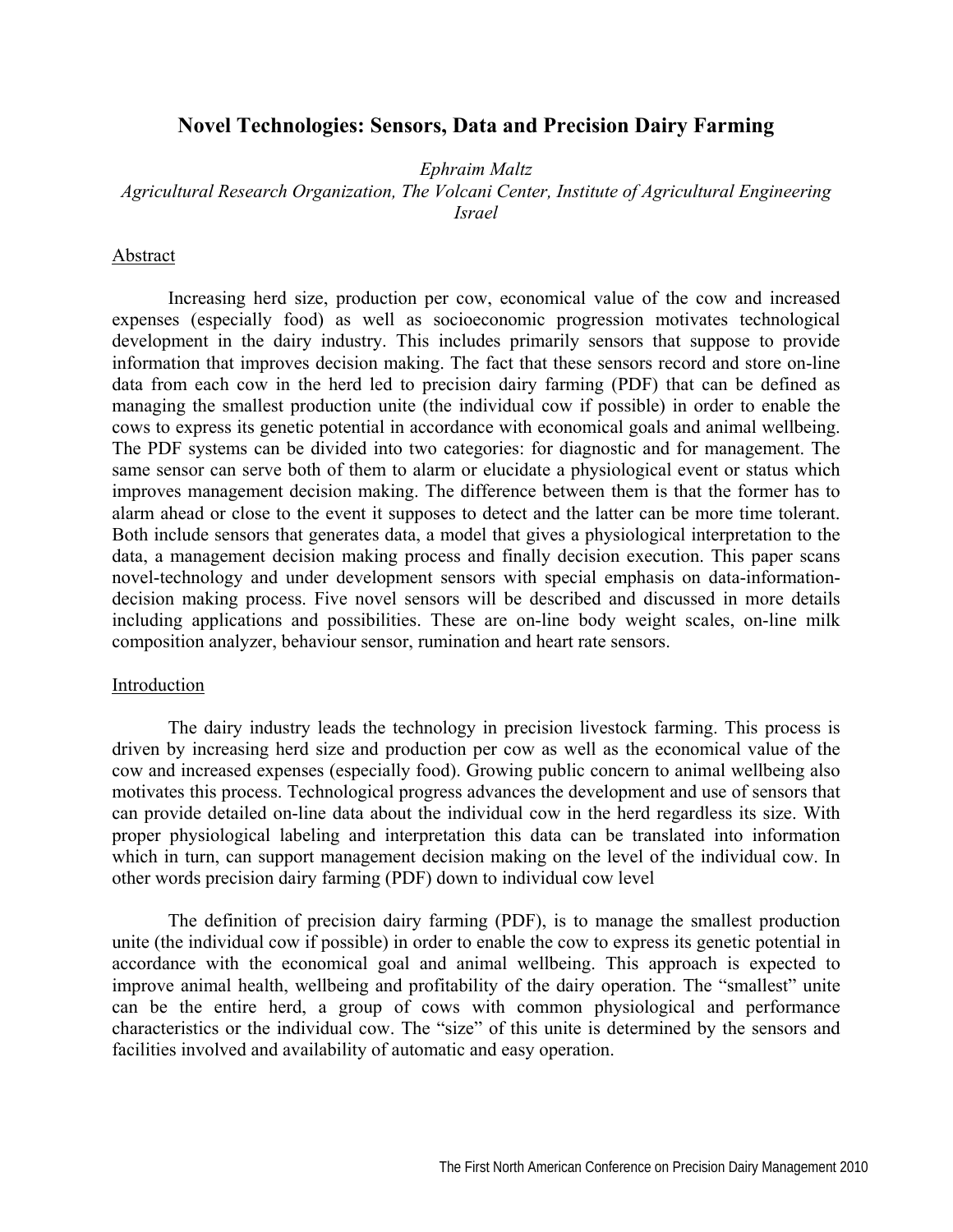A PDF system is constructed of the following component: A sensor that generates data, a model that gives a physiological interpretation of the data, a management decision making process and finally decision execution. The PDF systems can be divided into two categories: those used for diagnostic and those used for management and the same sensor can serve both categories. For example a decline in milk yield can indicate a health problem, but also a nutritional one. Nevertheless, for both categories data have to be labeled and analyzed in order to convert it into meaningful information. Sensors are useless data generators unless there is a model that transfers these data to meaningful physiological information. Both diagnostic and managerial PDF systems are designed to alarm or elucidate a physiological event or status which improves management decision making. The difference between diagnostic and managerial PDF systems is that the former has to alarm ahead or close to the event it supposes to detect (estrous, lameness) and the latter can be more time tolerant. Most of the PDF appliances are of diagnostic nature related to health and reproduction and the motivation for their development was to replace human senses as well as to economize on the dairy operation.

This paper scans long-standing, novel-technology and under development sensors with emphasis on data-information-decision making process and applications possibilities. Special attention will be given to five novel sensors. These are on-line body weight scales, on-line milk composition analyzer, behaviour sensor, rumination and heart rate sensors.

## *Long-Standing Sensors*

The oldest sensor in the dairy industry is probably the "jar" milk mete that measured the individual cow milk production but records had to be done manually. Electronic milk meters did not change this situation until individual cow identification (ID) was developed, more or less, in parallel and opened the age of on-line performance recording. But the real revolution came when personal computers penetrated into the dairy operation. The ID, computing and records-storing power were the key for farther sensors development. The ability to identify a cow in a certain location enables to download data on one hand and execute management decisions on the other hand. The electronic milk meter soon became, in addition to its individual cow performance capabilities, also a diagnostic tool for health and reproduction solitarily or with other sensors that came into practice like milk conductivity for udder health detection and activity tags for estrous detection. In some cases, research preceded application of sensors and in some it was the other way around like with activity estrus detection sensors (steps – S.A.E. Afikim and neck – SCR) that spread in the industry because of their apparent performance success. Another sensor that intensive research (Rajkondawar et al. 2006, Dyer et al. 2007) preceded its application was the BouMatic StepMetrix® lameness detector. A nice illustration how technology and computing power turn existing technologies into a sensor can be the milking parlor facilities that are now acting as "a sensor" for milking parlor and milkers performance. By adding timing to each milking parlor device (gate close and cow release, cluster attachment and detachment, milk meter - milk flow at any given interval) activation, the performance of the parlor and operating team can be evaluated (Maltz et al. 2004). Body Weight – Walk through Scales

The first walk-through weigher for dairy cows was developed in 1979 in the National Institute of Agricultural Engineering, Bedford, GB (Filby et al. 1979). The authors suggested that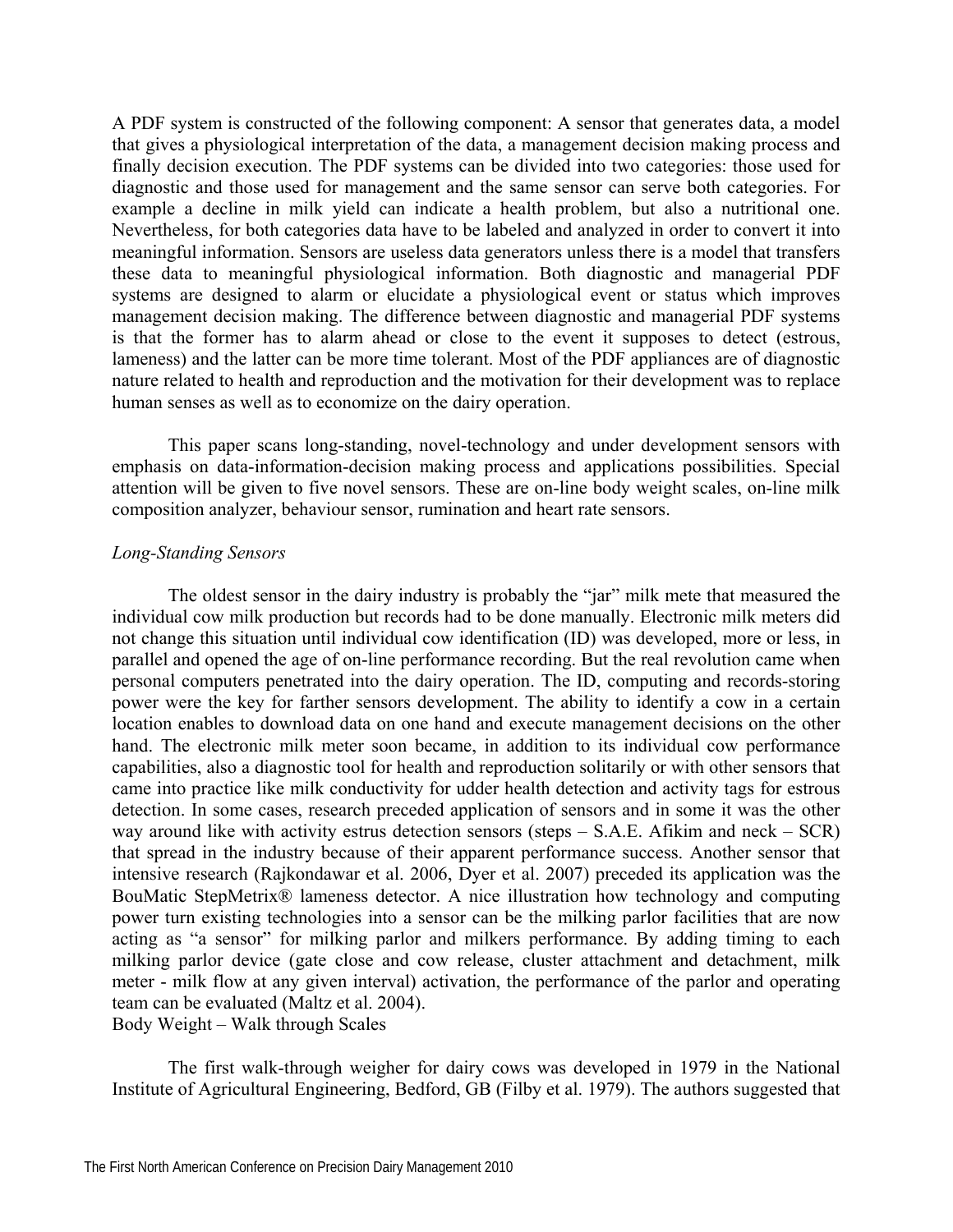routinely monitoring the body weight (BW) of individual cows, combined with daily milk yield (MY) recording, may improve management strategies.

Though the significance of BW was recognized, technical difficulties prevented its incorporation into the dairy management. And even for those who were willing to invest the labor in periodical manual weighing, evident BW fluctuations due to intake (eating and drinking) on one hand and output (urination, defecation and for this matter also milking) on the other hand built an inner resistance among farmers and researchers alike to use this parameter for management. Indeed, BW does fluctuate diurnally (Peiper et al. 1993), daily and periodically (Maltz et al. 1997, Maltz 1997, Van Straten 2008), but this was answered by technology and methodology.

A significant step toward the realization of the concept of using BW for individual management was made in the Institute of Agriculture Engineering in ARO, the Volcani Center, in Israel since 1987 by Peiper, et al. (1987, 1993) dealing with the technical and Maltz et al. (1987, 1991, 1992, 1997, 2004, 2009) Maltz (1997) and Spahr et al. (1993) dealing with the conceptual aspects. The initial system was based on coupling ID with electronic scales and dedicated real-time software and special algorithms to obtain accurate weights on-line. A slows down step just before the scale and an adequate plate length completed the system (Peiper, et al. 1993). The weighing system was located in the outlet path of the milking parlor thus with the potential to obtain the weight of each cow in the herd 2 or 3 times daily at the same time. This system got rid of the labor required for weighing. The BW measurements of the individual cow several times daily at the same time under the same routine and the calculation of daily or weekly averages prevent the typical error that occurs during a single weighing due to occasional gastro-intestinal fill or milking. In addition, BW data smoothening and standardizing techniques help to expose and illuminate physiological events and status that can be used for PDF on the individual cow level (Maltz et al. 1997, Maltz 1997, van Straten et al. 2008).

S.A.E. Afikim Co utilized that knowledge to develop the commercially available system for automatic walk through cows body weighing – the Afiweight®. Recognition of the significance of BW patterns and changes for management is reflected by the number of publications involving BW in the professional publications of recent years in a variety of aspects. The association between body weight and milk urea (Hojman et al. 2005), Association of daily body weight patterns and reproduction variables (van Straten et al. 2008, 2009) and somatic cell counts (van Straten et al. 2009). Heritability of daily BW and correlations with yield (MY), dry matter intake (DMI) and body condition (BC) (Toshniwal et al. 2008, see below), BW changes in relation to health (Ostergaard and Grohn 1999, Moallem et al. 2002) and calving problems (Berry et al. 2007), feeding in relation to BW changes (Bossen et al. 2009, Bossen and Weisbjerg 2009, Maltz et al. 2009) The Automatic weighing contributes to this process. The automatic weighing systems are probably the most economic sensor in the industry. One system can serve the whole dairy in a conventional milking parlor or about 60 cows in a robot milking system.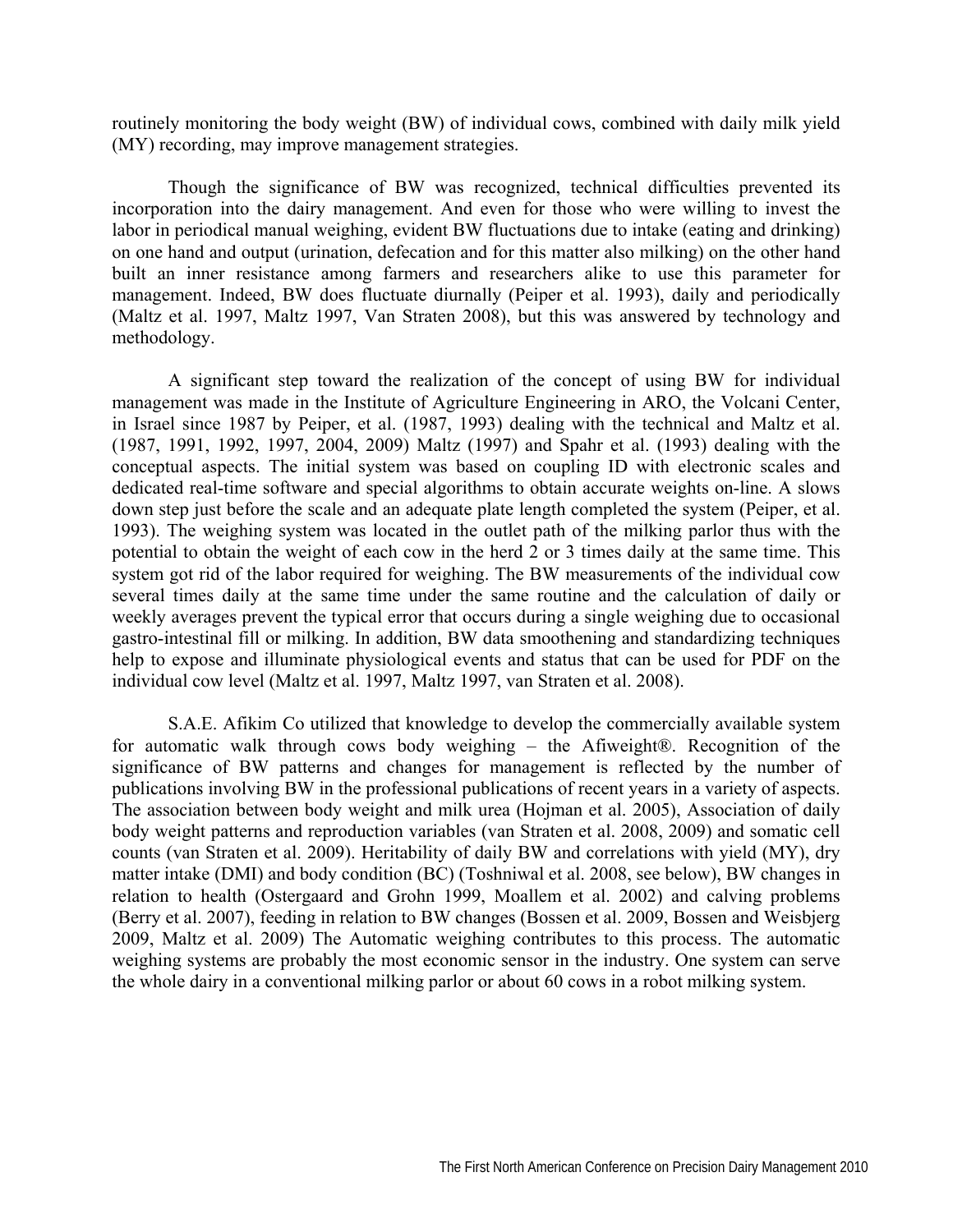## Visual Analysis of Body Weight Curves as an Indication for Energy Balance Changes Throughout Lactation

Normally BW changes can be associated with changes in energy balance when loss of weight indicates negative and weight gain, positive energy balance. For the high yielding dairy cow this is an oversimplification. The milk production driving force increases MY in a rate that is draining body reserves exciding that of DMI increasing rate. On the other hand, DMI increase from 7.2 to 16.2 kg DM within two weeks after calving (Silanikove et al. 1997) and may reach over 30 kg DM within 4-5 weeks (personal knowledge). Considering that each kg DM is accompanied in the gastrointestinal tract by 8-10 kg of water, the effect of gastrointestinal fill and enlargement over live BW during transition time can not be ignored. In other words, BW changes reflect two processes with contradictory effects over it. The body reserves mobilization decreases and gastrointestinal enlargement and fill increase it. This process, in changing levels of magnitude and direction, is ongoing throughout lactation. Bearing this in mind visual observation of the BW curves in relations to those of MY can identify several phases. In transition time a moderate BW decline or no change when MY increases after calving indicates that mobilization of body reserves is accompanied by a sufficient increase in DMI and gastrointestinal fill (Fig. 1 cows 5520 and 5702). A steep BW decline after calving may indicate an approaching of a lactation curve collapse (fig 1. cow 333). Later in lactation increase in body weight indicates body reserves deposition. It is quite clear that after peak production the decline in MY indicates that less energy is invested in MY, but it is not clear in which stage DMI changes diverting the contribution of the gastrointestinal enlargement and fill to BW from positive to zero and finally at late lactation to negative. Body condition score (BCS) along lactation is considered to reflect body reserves handling (see Roche et al. 2009). In several works were BW and body condition (BC) were measured in parallel as effected by milking frequency (Bar Peled et al. 1995) or nutritional manipulations (Walsh et al. 2008) it could be seen that for several weeks past nadir BW, BC keeps declining or did not change while BW is increasing. In general we can conclude that until BW nadir and at late lactation BW changes correlate linearly with BC and reflect, but only qualitatively, those of body reserves handling. Between these two stages no conclusions, even quantitative, can be withdrawn regarding body reserves handling from BW changes. Body Weight and Body Condition Scoring

Roche et al. (2009) Stressed out the significance of body condition score for animal scientists and producers. These authors also stated that "Ongoing research into the automation of body condition scoring suggest that it is a likely candidate to be incorporated into decision support systems in the near future". Mizrach et al. (1998), Bewley et al. (2008), Halachmi et al. (2008) are only few examples in this attempt. However, until this is materialized it may be possible to model BCS by using data from available working sensors. Maltz et al. (2001, 2002) suggested to use on line MY and BW data and the relations between them to develop a model for estimating the BC throughout all lactation stages. As described above, linear relations between BW and BCS can be expected from calving until nadir BW when BW decline reflects also BC decline and in late lactation when BW increase indicates BC increase as well. Between these two periods the relations between BW and BC changes can not be considered as linear. Therefore, it was suggested to model BC in two stages separated by the phase from which the energy investment in MY starts to decline i.e. peak production. This model requires only a single BC scoring after calving. The preliminary results were quite encouraging (Maltz et al. 2002).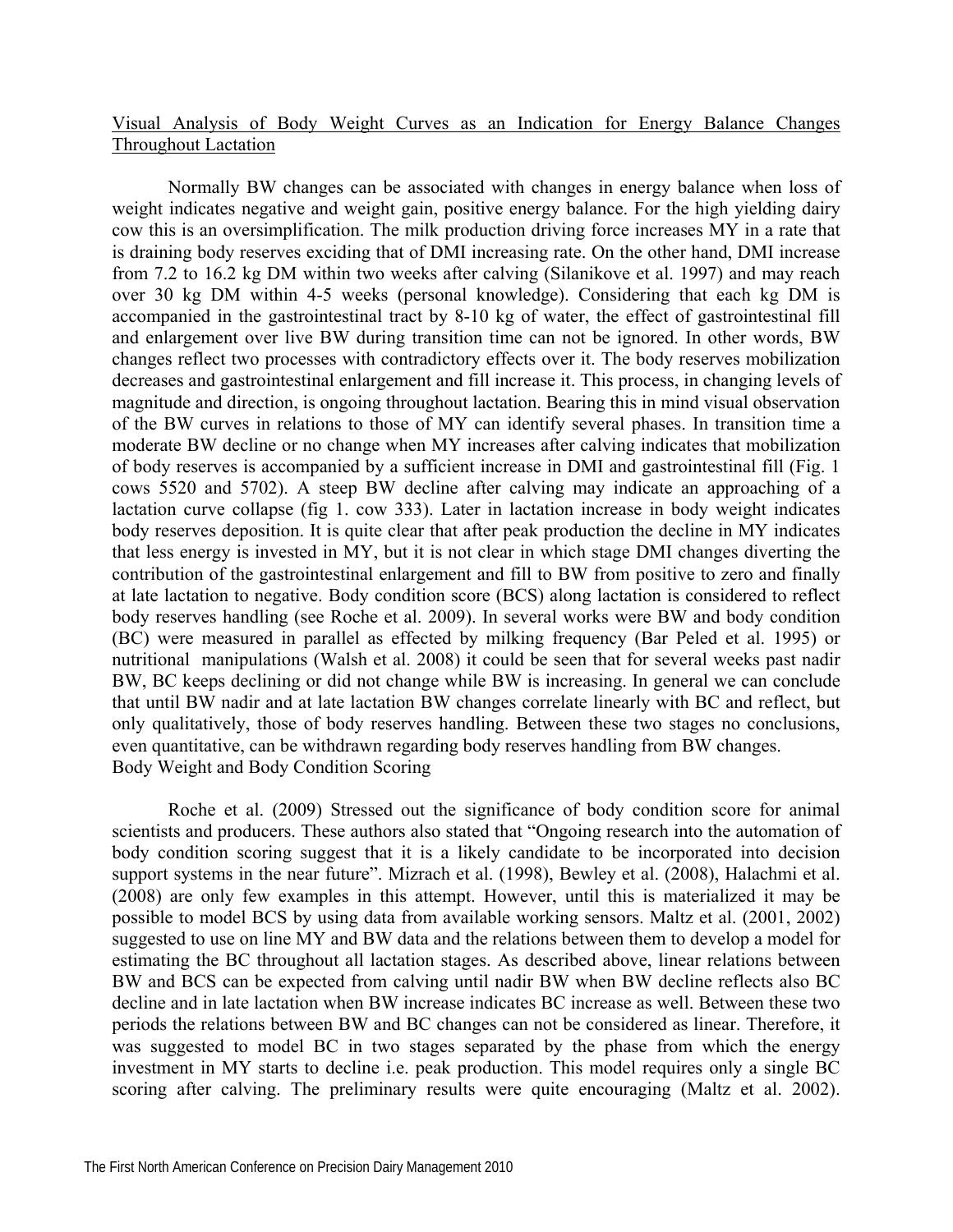Recently an on-line milk composition analyzer was developed (Katz et al. 2007, see below). It is expected that when milk energy value will be incorporated into the model it will improve its performance.



Fig. 1. Milk yield () and body weight () daily values (left) and 3 day running average (right) of 3 cows. Cow 5520 – moderate BW post calving decline (nadir - 91% of post calving weight), cow – steep post calving decline (nadir –  $86\%$  of post calving weight) and cow  $2702$  – very moderate BW post calving decline followed by a clinical event on day 38 after calving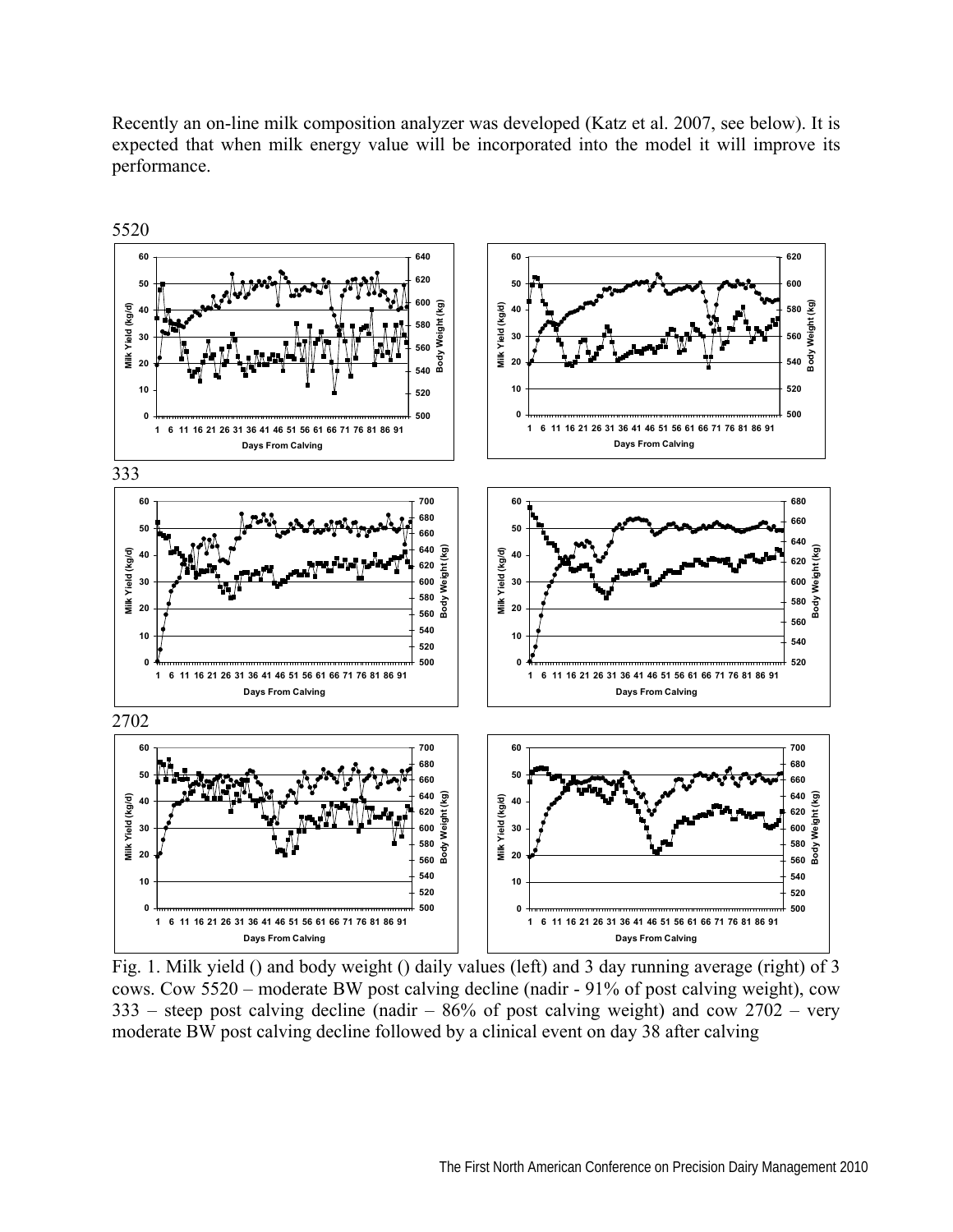### *Body Weight and Dry Mater Intake and Nutrition*

Individual dry matter intake is a desired parameter for feeding decisions especially when applying individual concentrates supplementation that is a must under robot milking conditions. Daily individual DMI also provides the information about the economical contribution of any cow in the herd at any given time. Halachmi et al. (1997, 2004) showed that DMI can be modeled out of daily MY and BW data. In the NRC (2001) an individual DMI formula was published which also calculates DMI out of performance (MY, milk fat, BW) and time after calving. In addition, Spahr et al. (1993) showed that using cow potential (the ratio of MY to BW at peak production) to group cows has a nutritional advantage. On-line BW data may have a significant contribution PDF in both, individual concentrates supplementation and group feeding.

## *Body Weight and Reproduction*

Van Straten et al. (2008, 2009) found correlations between BW changes cycling in early lactation and reproductive performance. In addition a preliminary attempt was performed to use BW changes at estrous as an indication of emerging from negative energy balance to improve first insemination performance in order to get earlier pregnancies (Kaim et al. 2009). The criteria that were selected were that MY is decreasing or increasing by 0.5 kg/d or less (an indication of past or reaching peak production) and BW is increasing by 0.1% or more of post calving weight. The process of converting row data into an insemination decision is illustrated in Fig. 2. The results of this preliminary study were that 42% of the heifers that showed estrous between 57-85 days after calving and 37% of the cows that showed estrous between 47-65 days after calving (out of 55 and 54 inseminations for heifers and cows respectively) conceived after first insemination that was carried out after BW and MY performance analysis compared to 35% (out of 84 inseminations) and 20% (out of 137 inseminations) for heifers and cows respectively that showed estrous after 85 and 65 days after calving heifers and cows respectively. The later insemination strategy (after 85 days for heifers and 65 days for cows) was the one that was practically performed in that dairy. Incorporating the results obtained by van Straten et al. (2008, 2009) assessing ovarian activity by BW changes cycling from calving with on-line decision making at estrous may improve reproduction decision making.

#### *Body Weight and Health*

The effect of health problems over BW changes was described in several works (Maltz et al. 1997, Ostergaard and Grohn 1999, Moallem et al. 2002). The loss of appetite due to health problem or discomfort is immediately reflected by a body weight loss (see above) some times preceding that of MY decline or even that of milk conductivity response when measured in whole milk (personal knowledge). Figure 3 demonstrates a case were the BW decline precedes that of MY but ignored because decision were taken according MY and MY drop in day 52 was considered on day 53 as normal fluctuation. The decline in MY on day 54 convinced the farmer to present the cow to the vet.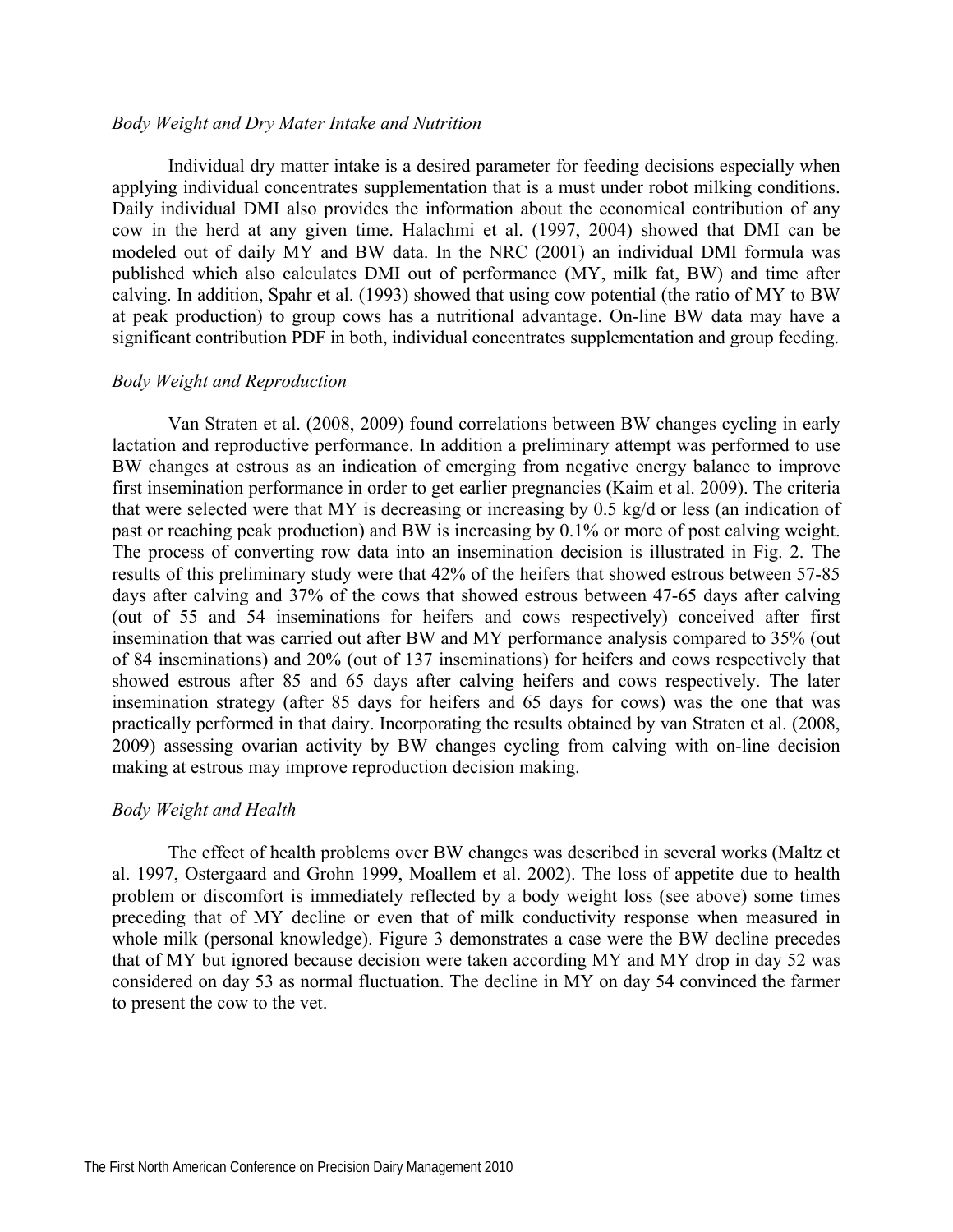

Figure 2. Data collection and insemination decision for one cow shoed estrous 46 days after calving. Row data (upper left panel), standardization to post calving weight (upper right panel), BW data smoothed by 3 day running average (left bottom panel) and linear trendline fitting (right bottom panel) indicating that MY is increasing by less then 0.5 kg/d and BW is increasing by over 0.1% of post calving weight.



Figure 3. Daily BW change as a result of a health problem. The cow was presented to the vet and treated on day 54.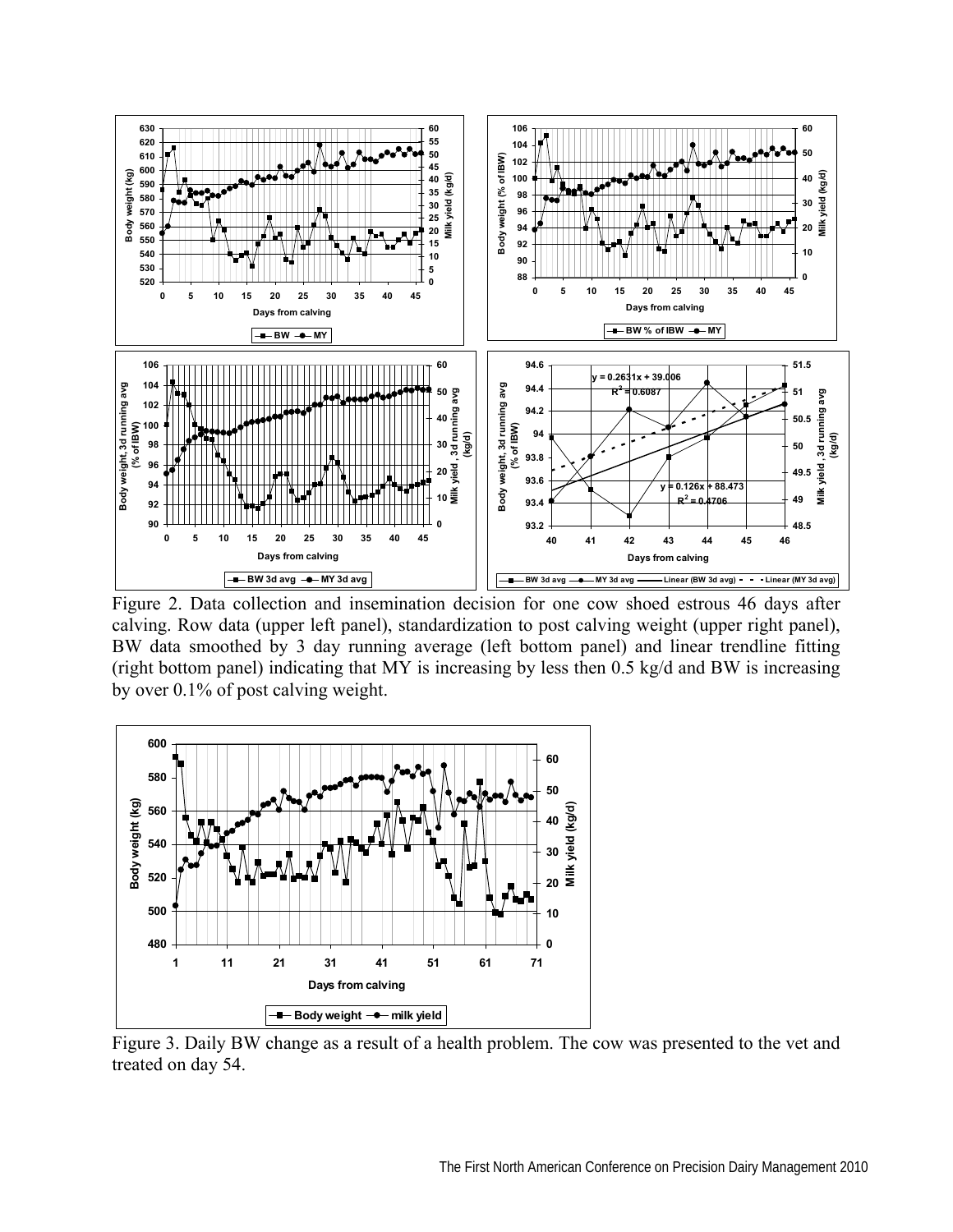### *Milk Composition Analyzer*

This novel sensor (Afilab®) was recently introduced into the industry (Katz et al. 2009) and not a moment to early. Milk fluctuates along milking, between milkings between days and changes remarkably along lactation. The periodical milk test analysis has only a limited benefit to PDF on daily or even weekly basis decision making because routinely the periodical milk test is performed once a month. Beside the obvious benefit that this analyzer has for feeding and health (see below), it turns up the possibility for diverting the milk from every cow or even during milking of a single cow to different tanks according to the milk processing needs. Under conditions of robot milking where cows may be sampled in non regular hours and it is possible that not the entire daily MY was sampled, a milk composition analyzer is even more significant for PDF then in the case of conventional milking parlors.

### *Milk Composition Analyzer and Feeding*

For frequent feeding decisions, for example, a monthly milk composition value has a limited contribution especially at early lactation (Maltz et al. 2009). Figure 4 demonstrates the difference between a daily and a monthly value of milk composition for concentrates supplementation decisions during the first 100 days after calving. The daily milk composition data improved decision making regarding computer controlled individual concentrates supplementation by encouraging cows with a desired milk composition and depressing MY of those that their milk had a low economical value (Maltz et al. 2009). In any feeding system that supplements concentrates individually like in robot milking, the milk composition analyzer is a significant contribution.

### *Milk Composition Analyzer and Diagnostic Indications*

Among the health problems those of after calving can affect the entire lactation and Heuer et al. (1999) described the association between milk composition of first milk test and a variety of health problems. An on line milk composition analyzer can be a useful tool in this respect being able to monitor on-line both the fat content and fat protein ratio (Tomaszewski and Cannon, 1993, Heuer et al. 1999). Milk lactose elevation was associated with mastitis (Schlinsen and Bauer, 1992). Together with the milk conductivity sensor, on line lactose measured by the analyzer can improve mastitis detection. The economical benefits of this sensor are so obvious that it is likely it penetrates into practical use before scientific trials show it. Behaviour sensor

An animal manifests its feeling by its behaviour. Therefore, any environmental or physiological status or discomfort will be expressed by its behaviour and it is our duty to decipher behaviour and behavioural changes into managerial information. This is successfully done for diagnostic purposed in estrus detection where the increasing activity of the cycling cow is detected by increasing number of steps (S.A.E. Afikim, Afiact®) or neck movements (SCR, H-Tag®, Heatime®). Estrus was recently associated also by a remarkable change in lying behaviour (Livshin et al. 2005). Monitoring the behaviour of the dairy cow has potentially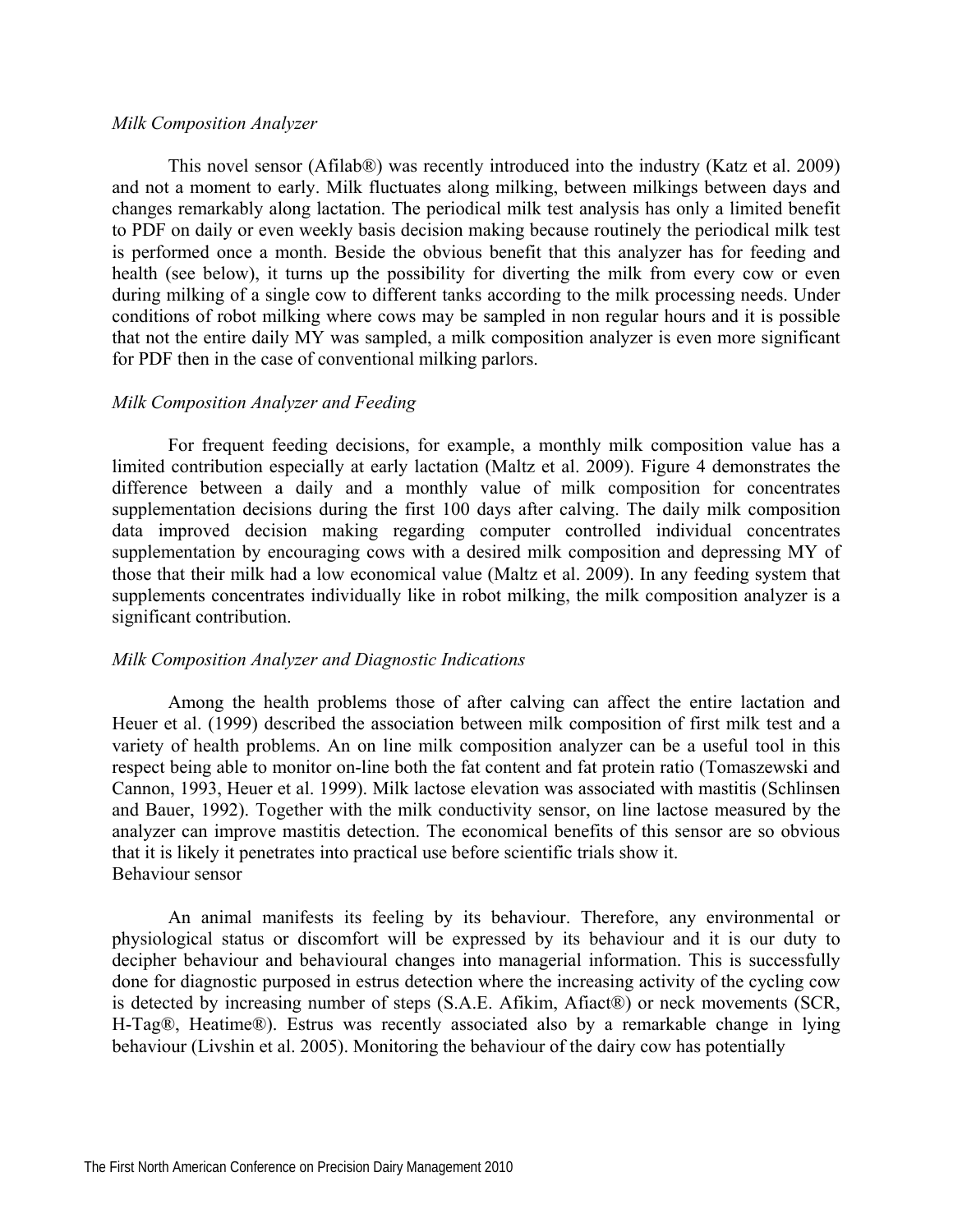

several applications. The first can satisfy the public growing concern regarding livestock welfare, and the second for a variety of diagnostic purposes that will improve animal well being, management and profitability.

Figure 4. Four cows demonstrating the difference in depending on milk fat values achieved through periodical milk test (■) were one measurement dictates to relay on the same value for about a month until next milk test, and data achieved daily (3 days running average) by the milk composition sensor (▲). (From Maltz et al. 2009, Precision Livestock Farming '09) Behaviour Sensor and Animal Welfare

"Optimal biological functioning of an organism occurs only when it lives in the most appropriate surrounding. …under such conditions, and only under such conditions, the best overall biological functioning of the organism is assured and the maximum quality of its life is reached" (Hurnik, 1992). Under such condition the animal should be free to carry out its normal behaviour. Rest and activity are fundamental and complementary components of animals' behaviour. In ruminants in general, and dairy cows in particular, lying behaviour reflects the rumination activity as well as resting. It may be effected by daily routine (feeding, milking), individual temper, and is often considered as an indicator of cow comfort when different housing environments are compared (for references see Livshin et al. 2005).

A leg-mounted sensor to monitor and register lying times was developed in The Institute of Agricultural Engineering, the Volcani Center. It had data storage and transmission capabilities. The sensor was tested through parallel visual observations and by comparing data of two sensors fitted to same cows. A trial was conducted using this sensor where diurnal lying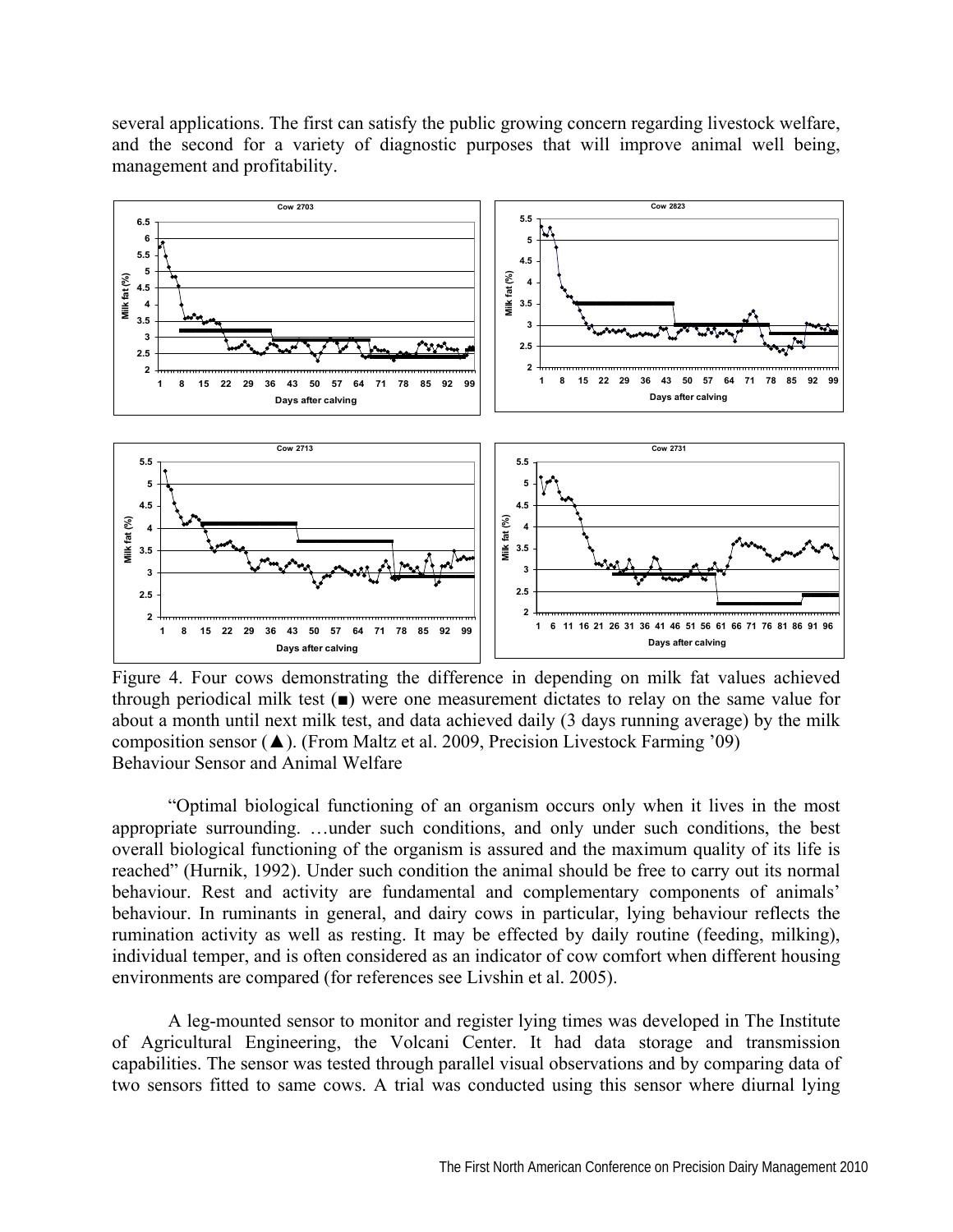behaviour was compared under two different housing systems (Fully roofed barn with no stalls and free stall barn, Livshin et al. 2005) it was found that:

Under stable daily management routine the cows adapt a very constant pattern of lying behaviour (Table 1).

Housing system effects lying behaviour (Table 1).

When cows were moved from on housing system to the other they adapted the behavior typical to that particular housing system.

Routine management practice may affect the pattern and the time of lying. Allowing sufficient lying time may be particularly significant under hot climate conditions where cows are moved several times a day between milking to the milking parlor waiting area, and/or tied in the feeding alley for forced cooling. This, in addition to the before milking cooling. All these activities are time consuming and may impair lying behaviour of the high yielding dairy cow.

Table 1. Lying time (mean  $\pm$  SD) in between-milking diurnal intervals of 8 cows in a no-stalls barn and 8 cows in free-stalls barn (from Livshin et al. 2005).

| Time interval                          | Lying time   |              | Lying time       | Significance |
|----------------------------------------|--------------|--------------|------------------|--------------|
|                                        | (min)        |              | in free-stall, % | (P<)         |
|                                        | No-stall     | Free-stalls  | of no-stall      |              |
| $04:30 - 12:30$                        | $157 \pm 42$ | $120 \pm 43$ | 764              | 0.01         |
| $12:30 - 20:30$                        | $118 \pm 50$ | $108 \pm 49$ | 91.5             | Ns           |
| $20:30 - 04:30$                        | $258 \pm 51$ | $199 \pm 50$ | 77.1             | 0.001        |
| 24h total                              | $533 \pm 87$ | $427 \pm 90$ | 80.1             | 0.001        |
| $\blacksquare$<br>$\sim$ $\sim$ $\sim$ |              |              |                  |              |

Behaviour Sensor and Diagnostic Aspects

Since resting and activity are complementary components of animals' behaviour then lying behaviour may have a significant contribution to estrus detection especially under condition that activity is limited (free stall) or prevented (tied stalls). Its potential in this respect was indicated by Brehme et al. (2004) and Livshin et al. (2005).

Motivated by the potential benefits that were presented by Livshin et al. (2005) S.A.E. Afikim developed a behaviour sensor that measures number of steps, lying time and lying bouts, which was recently introduced to dairy industry. It is common knowledge that the behaviour of the cow changes prior calving. So, it is but logical to test the capabilities of this sensor for approaching calving by analyzing daily changes in behaviour and detect those that are related to approaching calving. It was found that calving time can be detected 24 hours before happening by analyzing the day to day changes of number of steps, lying time and lying bouts (Maltz and Antler 2007). The performance of this sensor is significantly improved when analyzing, in addition to diurnal data, also separately day time and night time behaviour (Maltz, unpublished data).

In addition to the activity sensor described above, it was suggested to analyze feeding behaviour as an additional indicator for approaching calving. The possibility that feeding behaviour can serve as a management tool was already indicated by Livshin et al. (2003). In a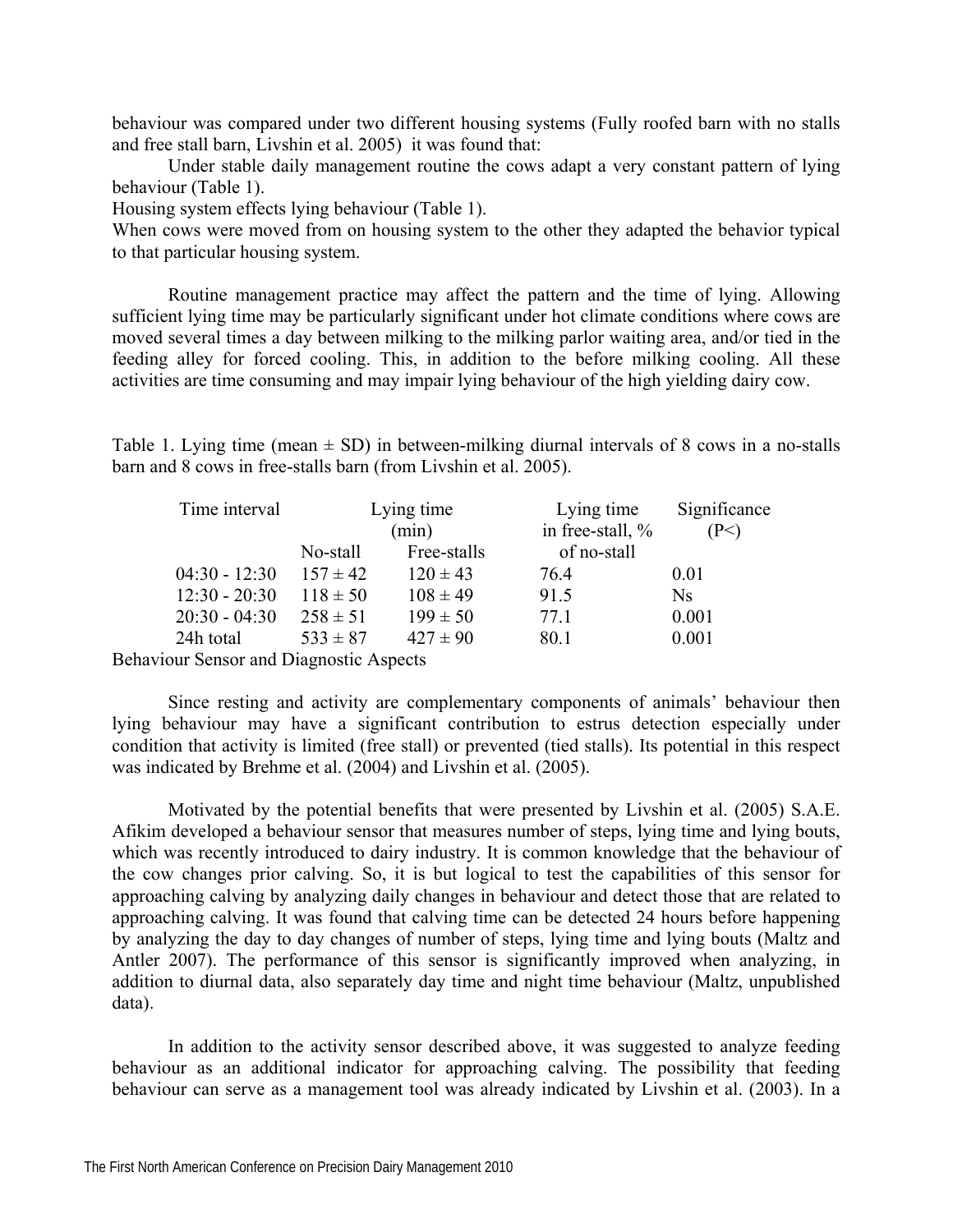trial where dry cows before calving were capped in a "finishing group" equipped with two computer controlled self feeders and rationed daily 5 kg of concentrate in addition to dry finishing cow ration fed in the common feeding trough. The daily concentrates ration was fed in equal portions in four six hours feeding windows. Feeding behaviour of feeding window consumption and number of visits to the self-feeders were analyzed in addition to the normal behaviour variables of number of steps, lying time and lying bouts that were analyzed in addition to day, night and diurnal analysis. It was found that every animal has her own visiting pattern to the self feeders. Reduced number of visits and missing a normally used feeding window, was often associated with calving within the following few hours. Missing two feeding windows, in most cases indicated that the animal is calving. This trial is still on going. It is presented in this paper to illustrate that technology that was developed for one purpose, concentrates rationing, can serve as a sensor and be incorporated into PDF in a way the producers never thought about.

## *Rumination Sensor*

A sensor that measures rumination time was recently introduced to the industry by SCR. Rumination time can be stored and analyzed 2 hour intervals in 2 minutes resolution. The potential benefit of this sensor lies in the fact that it can serve both in nutrition management, and as a health and cow's welfare sensor. In a trial recently conducted (Adin et al. 2009) difference in rumination time and pattern was recorded on group level for cows fed different TMRs. This trial indicates the significance of this sensor for both nutritional research and management. The potential benefits of this sensor for diagnostic purposes like health and predicting calving time is demonstrated by the producer. The close association of rumination, the variable that is measured by this sensor, to any nutritional aspect or gastrointestinal occurrence may put it into practical use before research is producing proofs to justify its use.

## *Heart Rate*

A major part of the metabolized energy consumed by the dairy cow is dissipated as heat. This fraction is referred to as energy expenditure and reflects the natural, environmental and social conditions of the free ranging animal. No wonder that this is a desired parameter for both science and practice. In a study in Australia Brosh et al. (1998) found that "heart rate can be useful and accurate in estimating energy expenditure". Since then many studies were performed in which the validity of heart rate as an estimate for the energetic status of cows under variety of environmental (heat stress), managerial (feeding time), nutritional (different rations) conditions in ruminants was confirmed (for references see Brosh, 2007). Brosh concludes that "Soon when devices for automatic heart rate monitoring of domestic ruminants become available at a reasonable price, continuous monitoring of heart rate might provide producers with a sensitive tool for identifying changes in the energy status of their animals. This will also significantly help to shorten the time needed to identify health problems of individual animals" (Brosh, 2007). The materialization of this estimation is behind the corner. It could be added, that a heart rate sensor being a device measuring directly a physiological response of the animal to its environment and managements routines may become a useful tool for animals' short time detection of sickness and welfare status as well.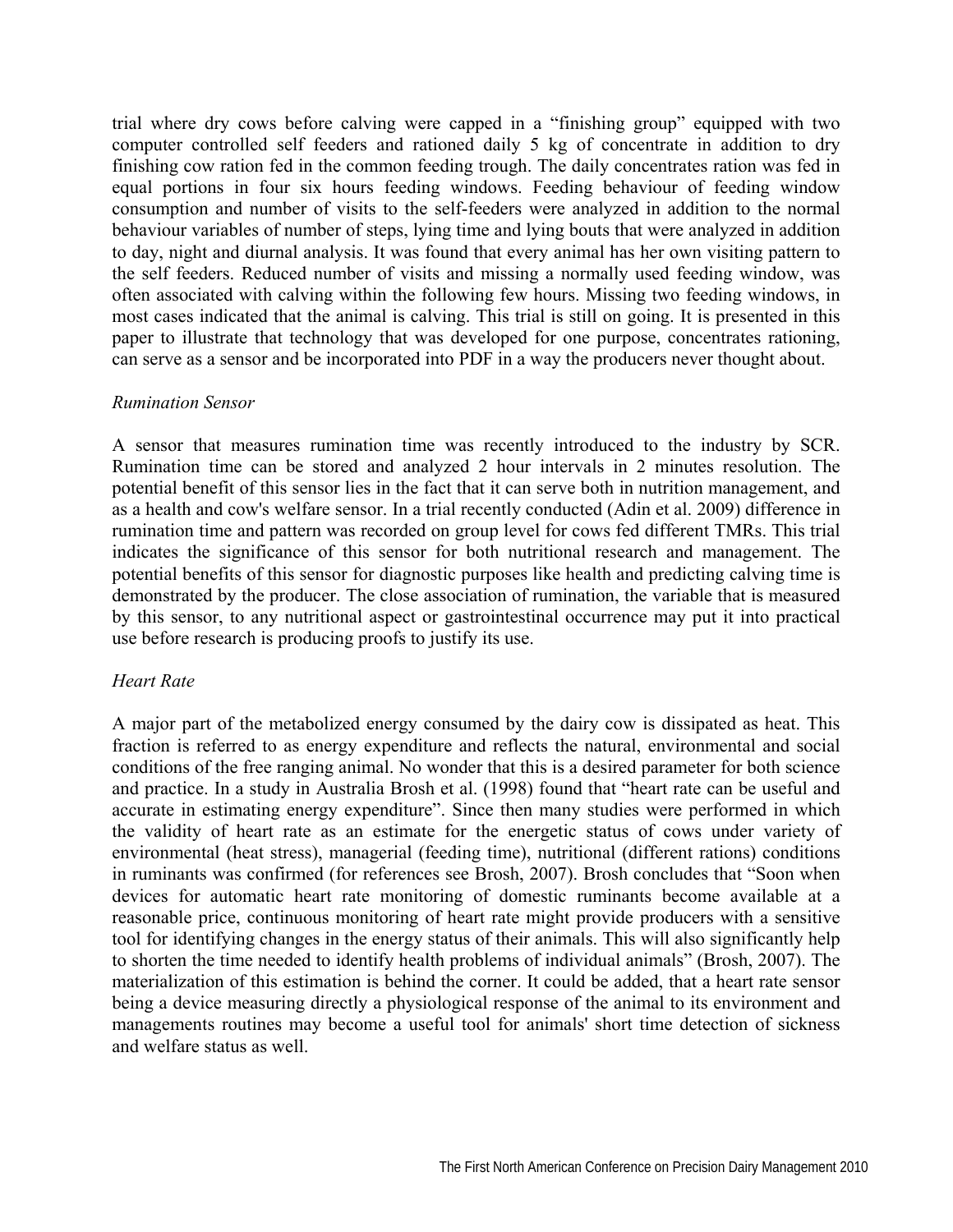## References

- Adin, G., R. Solomon, M. Nikbachat, A. Zenou, E. Yosef, A. Brosh, A. Shabtay, S. J. Mabjeesh, I. Halachmi, and J. Miron. 2009. Effect of feeding cows in early lactation with diets differing in roughage-neutral detergent fiber content on intake behavior, rumination, and milk production. J. Dairy Sci. 92:3364.
- Bar Peled, U., A.R. Lehrer, Y. Folman, I. Bruckental, J. Kali, H. Gacitua, E. Maltz, H. Tagari, B. Robinzon, and C.H. Knight. 1995. Relationship between frequent milking or suckling in early lactation and milk production of high producing dairy cows. J. Dairy Sci. 78:2726- 2736.
- Bewley, J. M., A. M. Peacock, O. Lewis, R. E. Boyce, D. J. Roberts, M. P. Coffey, S. J. Kenyon, and M. M. Schutz. Potential for Estimation of Body Condition Scores in Dairy Cattle from Digital Images. J Dairy Sci 2008 91: 3439-3453.
- Bossen, D., M.R. Weisbjerg, L. Munksgaard, S. Hojsgaard. 2009. Allocation of feed based on individual dairy live weight changes I: Feed intake and live weight changes during lactation. Livst. Scie. 126:252-272
- Bossen, D., M.R. Weisbjerg. 2009. Allocation of feed based on individual dairy live weight changes II: Effect on milk production. Livst. Scie. 126:273-285
- Brosh, A., Y. Aharoni, A.A. Degen, D. Wright, and B.A. Young. 1998. Estimation of energy expenditure from heart rate measurements in cattle maintained under different conditions. J. Anim. Sci.76: 3054-3064.
- Breheme, E., U. Stollberg, R. Holtz, T., Scleusener. 2004. Safer oestrus detection with sensor aided ALT-pedometer. In: Proceedings of Third International Workshop on Smart Sensors in Livestock Monitoring, 10-11 September 2004, Leuven, Belgium. Pp. 43-46.
- Brosh, A. 2007. Heart rate measurements as an index of energy expenditure and energy balance in ruminants: A review. Journal of Animal Science, 85:1213-1227.
- Dyer, R.M., N.K. Neerchal, U. Tasch, Y. Wu, P. Dyer, and P.G. Rajkondawar. 2007. Objective determination of claw pain and its relationship to limb locomotion score in dairy cattle. J Dairy Sci. 90: 4592-4602.
- Filby, D. E., M. J. B. Turner, and M. J. Street. 1979. A walk-through weigher for dairy cows. J. Agric. Engng. Res. 24: 67-78
- Frik, R., E. Stamer, W. Junge, J. Kreieter. 2002, Automation of oestrous detection in dairy cows: a review. Livestock Production Science, 75:219-232.
- Halachmi, I., P. Polak, D.J. Roberts, and M. Klopcic. 2008. Cow body shape and automation of condition scoring. J. Dairy. Sci. 91:4444-4451.
- Halachmi, I., Y. Edan, U. Moallem, E. Maltz (2004). Predicting feed intake of the individual airy cow. J. of Dairy Sci. 87:2254-2267
- Heuer, C., Schukken, H. and P. Dobbelaar, 1999. Postpartum body condition score and results from the first test day milk as predictors of disease, fertility, yield, and culling in commercial dairy herds. J. Dairy Sci. 82, 295-304.
- Hojman, D., M. Gips, and E. Ezra. 2005. Association between live body weight and milk urea concentration in Holstein cows. J. Dairy Sci. 88:580-584.
- Hurnik, J.F. 1992. Ethology and technology: the role of ethology in automation of animal production process. In: Prospects for Automatic Milking. Ipema, A.H., A.C. Lipus, J.H.M. Metz, and W. Rossing (Eds.). PUDOC Scientific Publishers, Wageningen, the Netherlands EAAP Publ. No. 65, pp. 322-330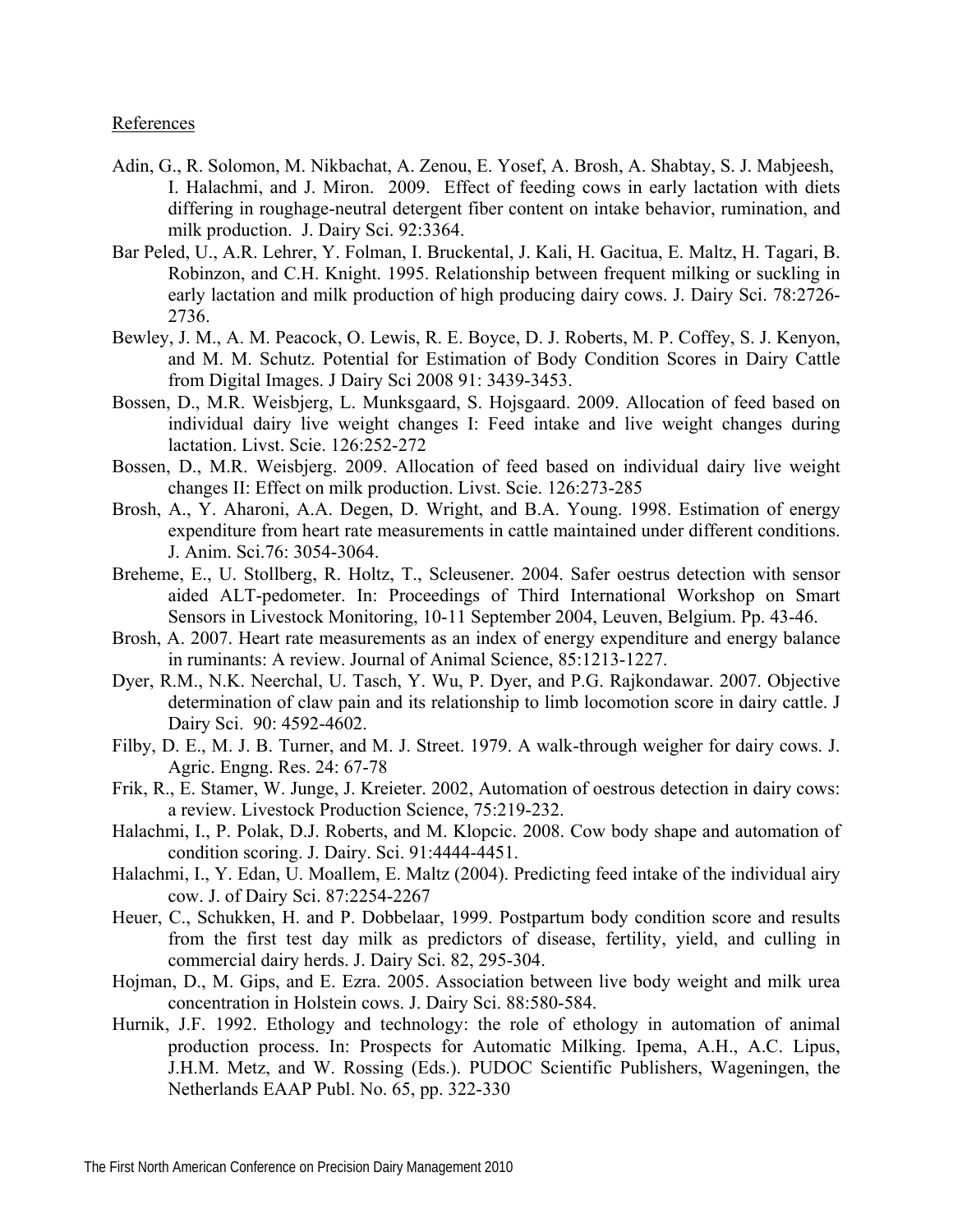- Kaim, M., A. Native, A. Zukerman, A. Antler, E. Maltz. 2009. Use of on-line body weight and milk yield data to improve earlier first insemination performance. Proc. The 21th Conference of Cattle Sciences, Jerusalem, Israel, 30 June-2 July, 2009, pp 106-108 (in Hebrew).
- Katz, G., A. Arazi, N. Pinski, I. Halachmi, Z. Schmilovitz, E. Aizinbud, E. Maltz. 2007. Current and Near Term Technologies for Automated Recording of Animal Data for Precision Dairy Farming. ADSA, San Antonio, TX, USA, 8-12 July 2007. J. Dairy Sci. Vol. 90, Suppl. 1, pp. 377.
- Livshin, N., E. Aizinbud, M. Tinsky, U. Bargai, E. Maltz. 2003. Automated monitoring of dairy cows' behavioral patterns as a tool for management. In: Proceedings, itafe ' 03, International Congress on Information Technology in Agriculture, Food and Environment, 7 to 10 October 2003, Izmir, Turkey
- Livshin, N., A. Antler, B. Zion, G. Stojanovski, G. Bunevski, and E. Maltz. 2005. Lying behaviour of dairy cows under different housing systems and physiological conditions. In: Proc. 2nd ECPLF, 9-12 June 2005 in Uppsala, Sweden, pp. 305-311.
- Maltz E., O. Kroll, S.L. Spahr. 1987. Parameters required for individual concentrates supplementation of the dairy cow: their recording, analysis and use. Proc. Third Sym. in Automation in Dairying, Wageningen, the Netherlands, pp. 86-101
- Maltz E., O. Kroll, R. Sagi, S. Devir, S.L. Spahr, A. Genizi. 1991. Milk yield, parity and cow potential as variables for computerized concentrates supplementation strategy. J. Dairy Sci. 74:2277-2289
- Maltz, E., S. Devir, O. Kroll, B. Zur, S.L. Spahr, R.D. Shanks. 1992. Comparative responses of lactating cows to total mixed ration or computerized individual concentrates feeding. J. Dairy Sci. 75:1588-1603
- Maltz, E., Devir, S., J.H.M. Metz, and H. Hogeveen. 1997. The body weight of the dairy cow: I. Introductory study into body weight changes in dairy cows as a management aid. Livestock Production Sci. 48:175-186
- Maltz E., 1997. The body weight of the dairy cow: III. Use for on-line management purposes of individual cows. Livestock Production Sci. 48:187-200
- Maltz, E., A. Mizrach, U. Flitsanov, Z. Schmilovitch, S.L. Spahr, M.R. Murphy and J. Novakofski. 2001. Body weight and milk yield changes along lactation to evaluate and model body condition. Proc.52nd Annual Meeting of the E.A.A.P. (Budapest, Hungary). pp. 190.
- Maltz, E., A. Mizrach Z. Schmilovitch, H. Lherer, M. R. Murphy, J. E. Novakofski 2002. Body condition modeling of dairy cows by online body weight and milk yield data. Proc. AgEng2002, Budapest, Hungary, 02-AP-004, 1:60.
- Maltz, E., N. Livshin, A. Antler, I. Brukental, A. Arieli (2004). Technologies and Modeling, for Precision Protein Feeding of Dairy Cows during Transition Time. CIGR Int. Conf. 11-14 October, 2004, Beijing, China. CD, Session III, Sub Session 4 KIS/DSS, paper 6.
- Maltz, E., N. Livshin, E. Aizinbud, and M. Tinsky. 2004. Real-time sensors in the milking parlor as a tool to monitor cows' milk let down and parlor performance to improve milking routines and operation efficiency. AgEng 2004, International Conference on Agricultural Engineering, 12-16 September 2004, Luven, Belgium, CD Session 18, No. 543. book of abstracts pp. 580-581.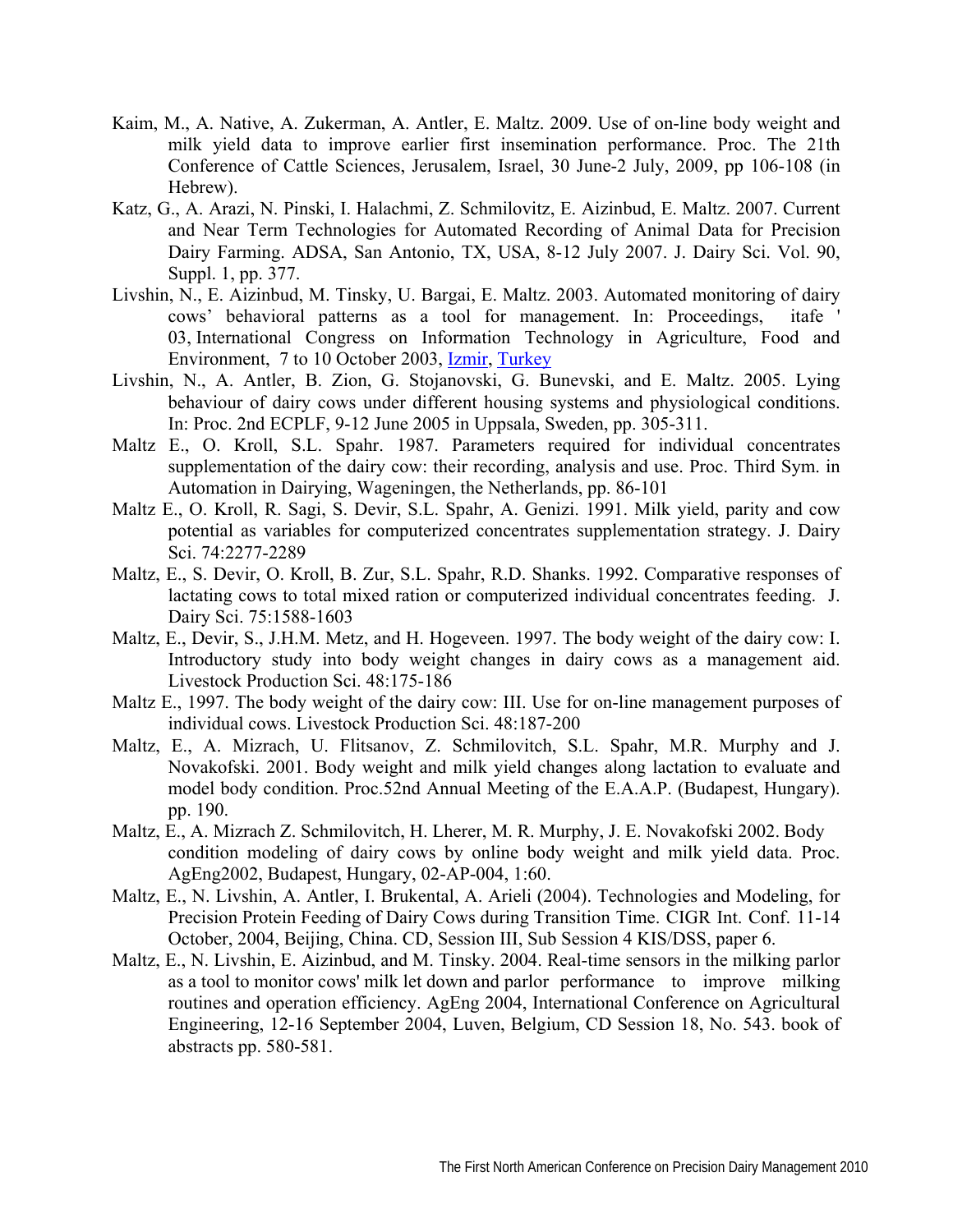- Maltz, E., A. Antler. 2007. A practical way to detect approaching calving of the dairy cow by a behaviour sensor. Proc. Precision livestock farming '07, Edited by: S. Cox, Academic Publishers, pp. 141-146
- Maltz, E., A. Antler, I. Halachmi, Z. Schmilovitch (2009). Precision concentrate rationing to the dairy cow using on-line daily milk composition sensor, milk yield and body weight. Precision Livestock Farming '09, Proc. Of The 4th ECPLF, 6-11 June 2009 in Wageningen, the Netherlands, pp. 17-23.
- Mizrach, A., U. Flitsanov, E. Maltz, S. L. Spahr, J. E. Novakofski. (1998). Ultrasonic assessment of body condition changes of the dairy cow during lactation. Transactions of the ASAE. 42(3):805-812.
- Moallem, U., P. Gur, N. Shpigel, E. Maltz, N. Livshin, S.Yacoby, A. Antman and E.Aizinbud 2002. Graphic monitoring of the course of some clinical conditions in dairy cows using a computerized dairy management system. Israel Journal for Veterinary Medicine 57(2):57-64
- National Research Council (NRC), 2001. National Academy Press, Washingtom D.C.
- Peiper, U. M., E. Maltz, Y. Edan, M. Babazada, H. Schon, R. Artman. 1987. Routine automatic dairy cow's weight measurements for the use of husbandry decision. Proc. 3rd Symp. utomation in Dairying. Wageningen, the Netherlands, pp. 116-128
- Peiper, U. M., Y. Edan, S. Devir, M. Barak, E. Maltz. 1993. Automatic weighing of dairy cows. J. Agric. Engng. Res. 56:13-24
- Rajkondawar, P.G., M. Liu, R.M. Dyer, N.K. Neerchal, U. Tasch, A. M. Lefcourt, B. Erez, and M. A. Varner. Comparison of models to identify lame cows based on gait and lesion scores, and limb movement variables. J Dairy Sci 2006 89: 4267-4275.
- Roche, J.R., N.C. Friggens, J.K. Kay, M.W. Fisher, K.J. Stafford, and D.P. Berry. 2009. Invited review: Body condition score and its association with dairy cow production, health, and welfare. J. Dairy Sci. 92:5769-5801.
- Schlunsen, D., and R. Bauer. 1992. Investigation on the suitability of different milk parameters for early detection of mastitis, and implication for automated monitoring. In: Prospects for Automatic Milking. Ipema, A.H., A.C. Lipus, J.H.M. Metz, and W. Rossing (Eds.). PUDOC Scientific Publishers, Wageningen, the Netherlands EAAP Publ. No. 65, pp. 322-330
- Silanikove, N., E. Maltz, A. Halevi, D. Shinder. (1997). Metabolism of water, sodium, potassium, and chlorine by high yielding dairy cows at onset of lactation. J. Dairy Sci. 80:949-956.
- Spahr, S.L., R.D. Shanks, G.C. McCoy, E. Maltz, and O. Kroll. 1993. Lactation potential as a criterion for total mixed ration feeding strategy for dairy cows. J. Dairy Sci. 76:2723- 2735
- Tomaszewski M.A. and T.J. Cannon, 1993 Using records for large herd management. Western Large Herd Management Conference, Las Vegas Nevada, USA. pp 137-140.
- Toshniwal, J.K., C.D. Dechow, B.G. Cassell, J.A.D.R.N. Appuhamy, and G.A. Verga. 2008. Heritability of electronically recorded daily body weight and correlations with yield, dry matter intake, and body condition score. J. Dairy Sci. 91:3201-3210.
- van Straten, M., N. Shpigel, and M. Friger. 2008. Analysis of daily body weight of high-yielding dairy cows in the first one hundred twenty days of lactation and associations with ovarian inactivity. J. Dairy Sci. 91:3353-3362.